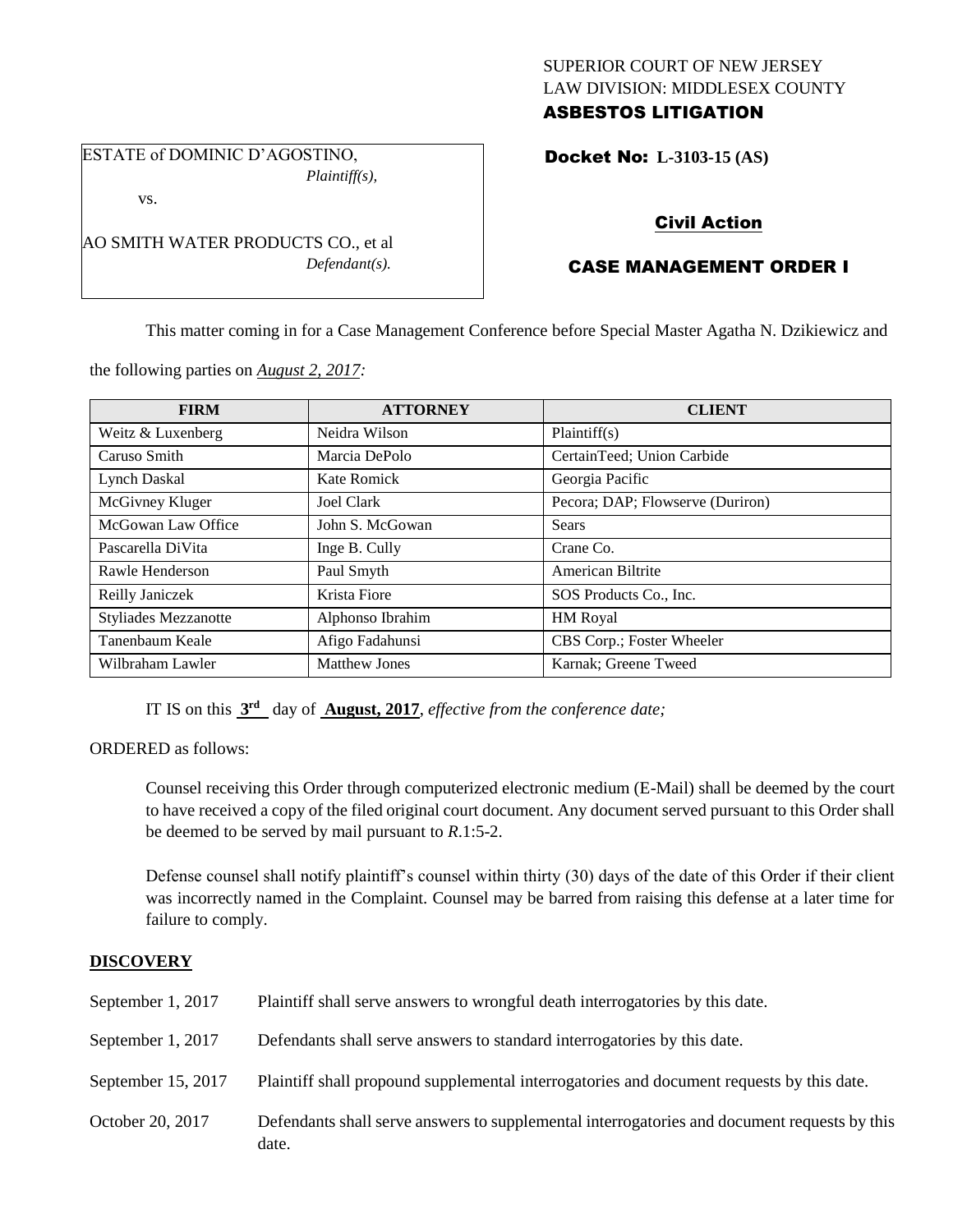| September 15, 2017 | Defendants shall propound supplemental interrogatories and document requests by this date.                                                                                                                  |
|--------------------|-------------------------------------------------------------------------------------------------------------------------------------------------------------------------------------------------------------|
| October 20, 2017   | Plaintiff shall serve answers to supplemental interrogatories and document requests by this<br>date.                                                                                                        |
| December 29, 2017  | Fact discovery, including depositions, shall be completed by this date. Plaintiff's counsel shall<br>contact the Special Master within one week of this deadline if all fact discovery is not<br>completed. |
| December 29, 2017  | Depositions of corporate representatives shall be completed by this date.                                                                                                                                   |

# **EARLY SETTLEMENT**

January 19, 2018 Settlement demands shall be served on all counsel and the Special Master by this date.

#### **SUMMARY JUDGMENT MOTION PRACTICE**

| January 19, 2018 | Plaintiff's counsel shall advise, in writing, of intent not to oppose motions by this date. |
|------------------|---------------------------------------------------------------------------------------------|
| February 2, 2018 | Summary judgment motions shall be filed no later than this date.                            |
| March 2, 2018    | Last return date for summary judgment motions.                                              |

#### **MEDICAL DEFENSE**

January 19, 2018 Plaintiff shall serve medical expert reports by this date.

- January 19, 2018 Upon request by defense counsel, plaintiff is to arrange for the transfer of pathology specimens and x-rays, if any, by this date.
- April 13, 2018 Defendants shall identify its medical experts and serve medical reports, if any, by this date. In addition, defendants shall notify plaintiff's counsel (as well as all counsel of record) of a joinder in an expert medical defense by this date.

# **LIABILITY EXPERT REPORTS**

| January 19, 2018 | Plaintiff shall identify its liability experts and serve liability expert reports or a certified expert<br>statement by this date or waive any opportunity to rely on liability expert testimony. |
|------------------|---------------------------------------------------------------------------------------------------------------------------------------------------------------------------------------------------|
| April 13, 2018   | Defendants shall identify its liability experts and serve liability expert reports, if any, by this<br>date or waive any opportunity to rely on liability expert testimony.                       |

# **EXPERT DEPOSITIONS**

May 11, 2018 Expert depositions shall be completed by this date. To the extent that plaintiff and defendant generic experts have been deposed before, the parties seeking that deposition in this case must file an application before the Special Master and demonstrate the necessity for that deposition. To the extent possible, documents requested in a deposition notice directed to an expert shall be produced three days in advance of the expert deposition. The expert shall not be required to produce documents that are readily accessible in the public domain.

 $\_$  ,  $\_$  ,  $\_$  ,  $\_$  ,  $\_$  ,  $\_$  ,  $\_$  ,  $\_$  ,  $\_$  ,  $\_$  ,  $\_$  ,  $\_$  ,  $\_$  ,  $\_$  ,  $\_$  ,  $\_$  ,  $\_$  ,  $\_$  ,  $\_$  ,  $\_$  ,  $\_$  ,  $\_$  ,  $\_$  ,  $\_$  ,  $\_$  ,  $\_$  ,  $\_$  ,  $\_$  ,  $\_$  ,  $\_$  ,  $\_$  ,  $\_$  ,  $\_$  ,  $\_$  ,  $\_$  ,  $\_$  ,  $\_$  ,